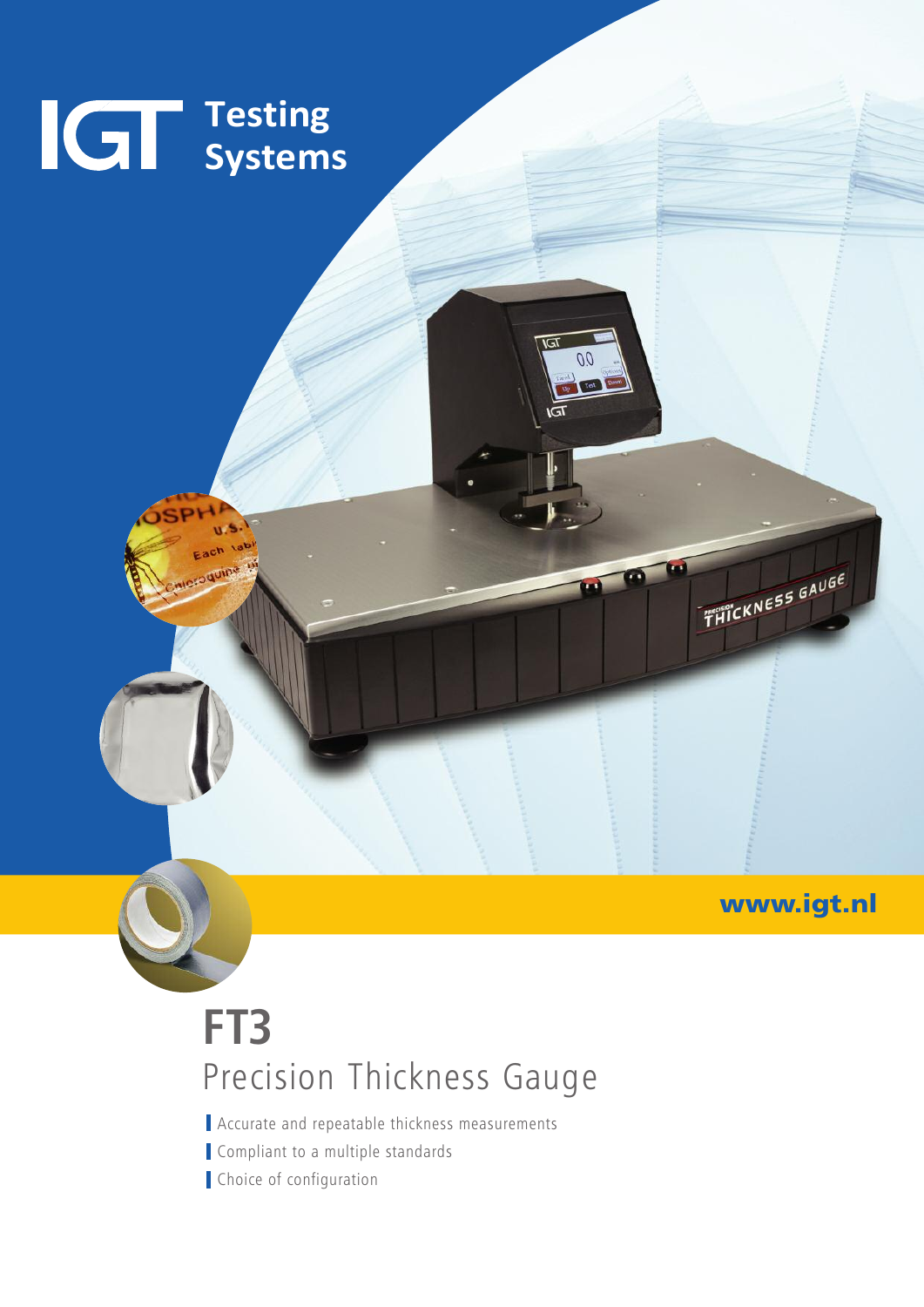# **FT3** Precision Thickness Gauge

### PRECISELY MEASURES THE THICKNESS OF **A V A R I E T Y O F M A T E R I A L S**

The IGT FT3 Precision Thickness Gauge quickly and precisely measures the thickness of a variety of materials.

Accurate & repeatable thickness measurements can improve product quality whilst controlling the costs associated with raw material usage.

The accuracy of thickness measurement is determined by several key operating factors, the IGT precision thickness gauge works within the following measurement parameters –

 $\frac{1}{T} \frac{1}{H} \frac{1}{H} \frac{1}{H} \frac{1}{H} \frac{1}{H} \frac{1}{H} \frac{1}{H} \frac{1}{H} \frac{1}{H} \frac{1}{H} \frac{1}{H} \frac{1}{H} \frac{1}{H} \frac{1}{H} \frac{1}{H} \frac{1}{H} \frac{1}{H} \frac{1}{H} \frac{1}{H} \frac{1}{H} \frac{1}{H} \frac{1}{H} \frac{1}{H} \frac{1}{H} \frac{1}{H} \frac{1}{H} \frac{1}{H} \frac{1}{H} \frac{1}{H} \frac{1}{H} \frac{$ 

 $IGI$ 

 $|G|$ 

 $0<sub>0</sub>$ 

 $\frac{1}{2}$ 

**IGT** Testing

 $0<sub>0</sub>$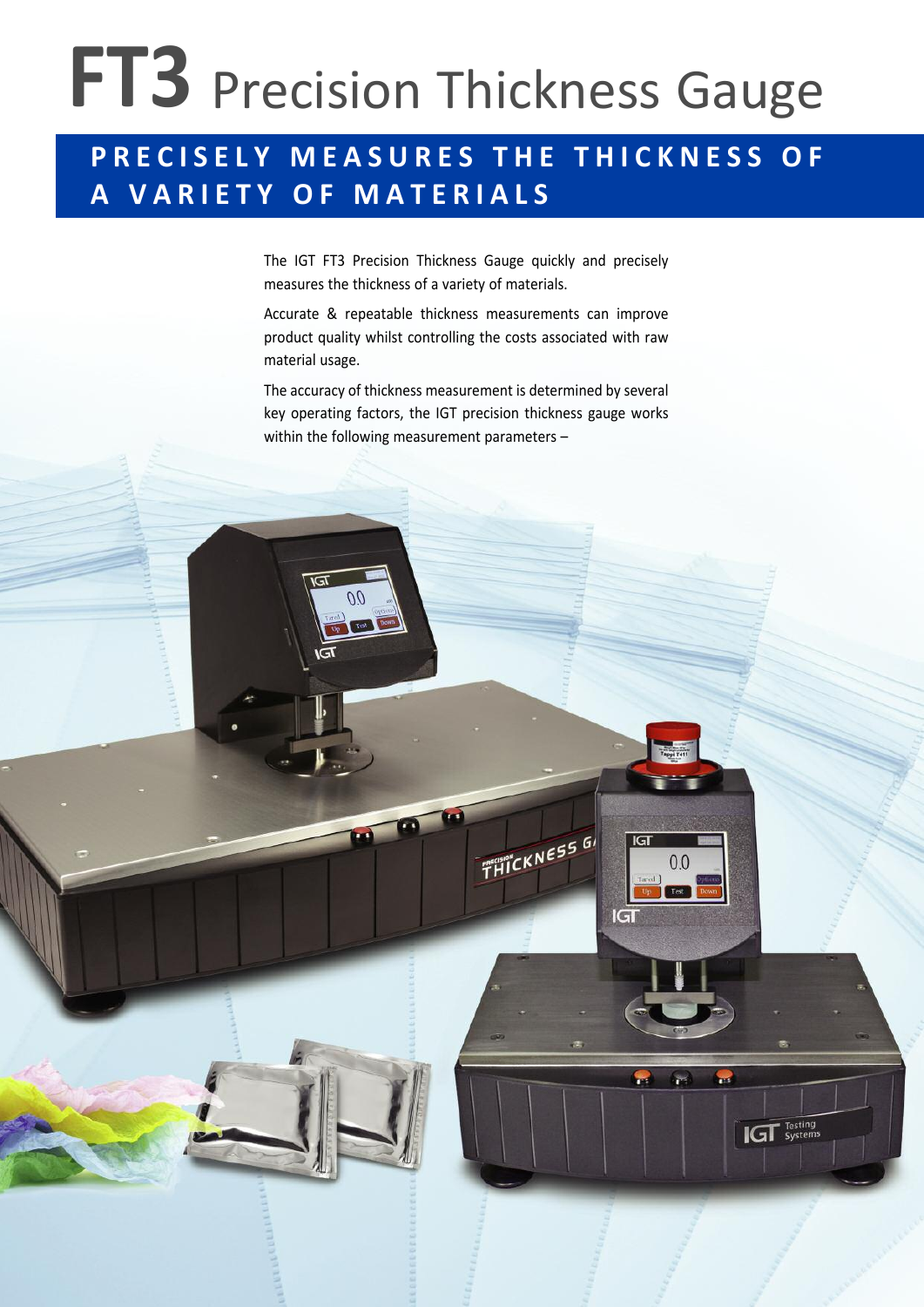### PRECISELY MEASURES THE THICKNESS OF **A V A R I E T Y O F M A T E R I A L S**

| <b>Test Parameters</b><br>• Momentum and profile of measurement head<br>• Measurement pressure<br>• Measurement dwell time | Physical test parameters can be factory configured according to International<br>Standards or customer requirements.<br>Measurement speed and dwell time are controlled by user defined parameters. |
|----------------------------------------------------------------------------------------------------------------------------|-----------------------------------------------------------------------------------------------------------------------------------------------------------------------------------------------------|
| <b>Instrument</b><br>• Accuracy, linearity, calibration                                                                    | The instrument is linearised throughout its measurement range using a multi point<br>calibration.                                                                                                   |
| • Flatness/parallelism of measurement area                                                                                 | Flatness of measurement head/anvil < $0.1 \mu m$<br>Typical parallelism <1µm                                                                                                                        |
| <b>Operator</b><br>• Incorrect recording and analysis of results                                                           | The IGT instrument provides full statistical analysis of data. The optional printer<br>allows a time/date stamped results label to be attached to job sheet or retained<br>samples.                 |
| • Sample handling and measurement technique                                                                                | User defined routines or the optional footswitch mean hands free operation for easy<br>sample manipulation.                                                                                         |
| <b>External Effects</b><br>• Temperature                                                                                   | Temperature stability circuitry ensures the instrument electronics reach optimum<br>conditions before testing.                                                                                      |

#### **DE F INED P A R A M E T E R S**

**Up Time:** This parameter allows the user to manipulate samples between Measurements. **1-10 sec**

**Speed of measurement:** The speed of the measurement head is especially important when measuring deformable materials. **1-5mm/sec**

**Dwell/Down Time:** The dwell time determines the settling time of the measuring head on compressible materials. **1-15 sec**

The instrument is operated via an integral touch screen and features different measurement modes.

**Standard Test:** Full statistical analysis of up to 500 readings.

**Batch Test:** Calculates the thickness difference between two measurement sets, used to assess the thickness of coatings, adhesives or sample batches.



**Standard Tare Test:** Automatically

tares the instrument before each test using user defined conditions.

**Pass/Fail Test:** Enter the target thickness with percentage tolerance. Results are displayed with a PASS or FAIL.



#### **DA T A T R ANS F E R**

Measurements made using the FT3 thickness gauge can be exported to Microsoft Excel\* via interface software.

All measured and calculated parameters are transferred along with the date / time stamp, instrument serial number and calibration date.

\**sample excel sheets available on request*

| Serial Number FTG30811001F  |                       |  |
|-----------------------------|-----------------------|--|
| Last Cal Date Oct 01 2012   |                       |  |
|                             | Test Date Jan 24 2013 |  |
| Test Day, Time Thu 11:47:13 |                       |  |
| Reading 193.5               |                       |  |
| Reading 2 93.1              |                       |  |
| Reading 3 93.2              |                       |  |
| Reading 4 93.2              |                       |  |
| Reading 5 93.5              |                       |  |
|                             | <b>MAX 93.5 um</b>    |  |
|                             | MIN 93.1 um           |  |
|                             | <b>MEAN 93.3 um</b>   |  |
|                             | SD 0.201              |  |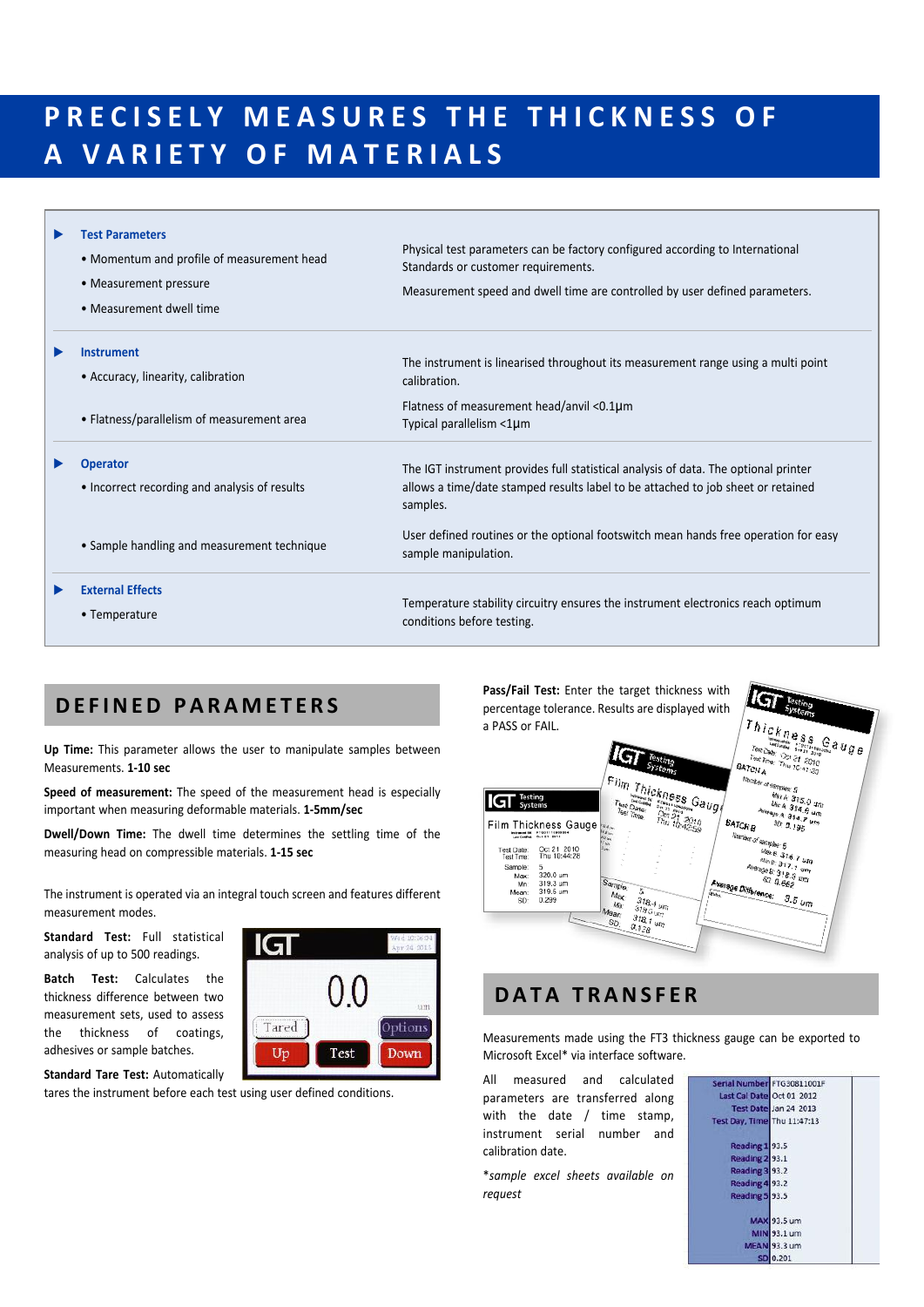#### **AVAILABLE CONFIGURATIONS**

#### **FT3: Standard Instrument** u Fixed pressure, factory configured to meet a single test standard or specification of your choice. **THICKNESS GAUGE**  $\widetilde{\text{IGT}}_{ijmn}$ V  $\blacktriangledown$ **v FT3-V: Variable Instrument** u Test pressure is varied by adding additional weights to the instrument platform. Factory configured measurement head size. One external weight is included to achieve compliance to a second measurement standard or assess material THICKNESS GAUGE compressibility. Additional external weights can be applied to increase measurement pressure up to 4kg total.  $\overline{\text{IGT}}$ u



#### **FT3-U: Ultra High Precision Instrument** u

Fixed pressure configured to meet a single test standard or specification.

V

Enhanced resolution of 0.01m for applications requiring ultra high precision.

Factory configured measurement mass between 50g and 500g available.

Measurement Head: 25.5mm radius domed.

Custom radius domed heads available on request.

v V



#### **FT3-LAB: Laboratory Instrument\*** u

Test pressure is varied by adding extra weights to the instrument platform or changing the size of the measurement head.

Two external weights and one additional measuring head included to achieve compliance to multiple standards or customer specifications.

 $\overline{\text{IGT}}_{\text{max}}$ 

\*NB: This product is suitable for use by test and calibration laboratories as full re-calibration is required between measurement head changes.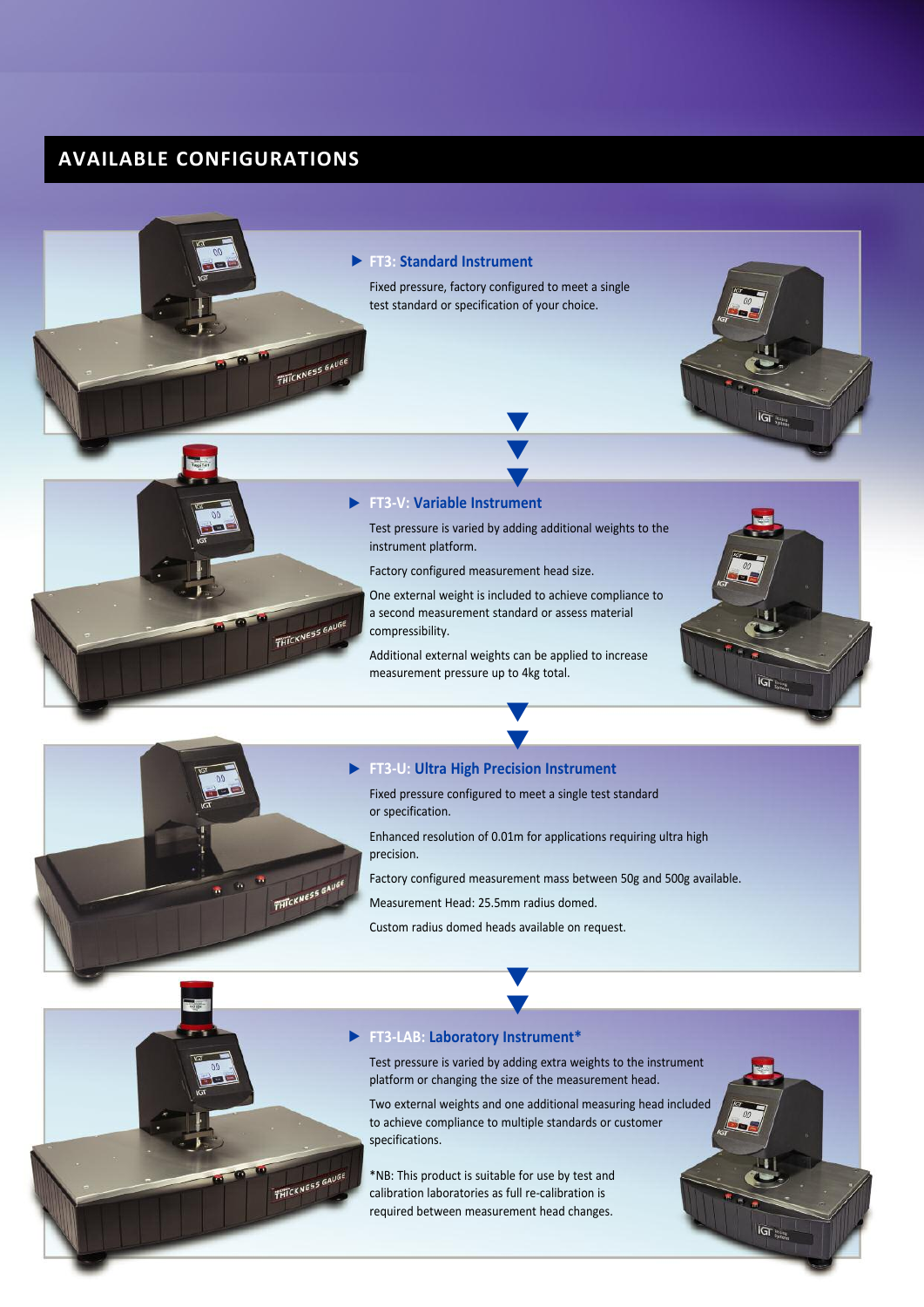#### **A P P L I C A T IONS**



| The instrument can be configured to meet any of the standards listed below: |                                                                                                                                             |                                                                                                                                                        |  |  |
|-----------------------------------------------------------------------------|---------------------------------------------------------------------------------------------------------------------------------------------|--------------------------------------------------------------------------------------------------------------------------------------------------------|--|--|
|                                                                             | <b>PLASTIC FILM</b>                                                                                                                         |                                                                                                                                                        |  |  |
| <b>Printed carton board</b>                                                 | BS 2782-6<br>Methods of testing plastics. Dimensional properties.<br>Determination of thickness by mechanical scanning of<br>flexible sheet |                                                                                                                                                        |  |  |
|                                                                             | <b>DIN 53370</b>                                                                                                                            | Testing of plastics films – Determination of the thickness by<br>mechanical scanning                                                                   |  |  |
| <b>Unprinted carton board</b>                                               | <b>ISO 4593</b>                                                                                                                             | Plastics – Film and sheeting – Determination of thickness by<br>mechanical scanning                                                                    |  |  |
|                                                                             | ASTM D6988                                                                                                                                  | Standard Guide for Determination of Thickness of<br>Plastic Film Test Specimens                                                                        |  |  |
|                                                                             | <b>PAPER &amp; BOARD</b>                                                                                                                    |                                                                                                                                                        |  |  |
|                                                                             | <b>ISO 534</b>                                                                                                                              | Paper and board. Determination of thickness, density<br>and specific volume                                                                            |  |  |
| <b>Tissue</b>                                                               | <b>DIN 53105</b>                                                                                                                            |                                                                                                                                                        |  |  |
|                                                                             | <b>BS EN 20534</b>                                                                                                                          | Method for determination of thickness and apparent<br>bulk density or apparent sheet density of paper and<br>board                                     |  |  |
|                                                                             | <b>TAPPI T 411</b>                                                                                                                          | Thickness of Paper and Paperboard (Soft Platen Method),<br>Test Method T 551 om-06                                                                     |  |  |
| Paper                                                                       | <b>SCAN P7</b>                                                                                                                              |                                                                                                                                                        |  |  |
|                                                                             | <b>SCAN P31</b>                                                                                                                             |                                                                                                                                                        |  |  |
|                                                                             | FEFCO No 3                                                                                                                                  |                                                                                                                                                        |  |  |
|                                                                             | <b>ISO 3034</b>                                                                                                                             | Corrugated fibreboard. Determination of single sheet<br>thickness                                                                                      |  |  |
| <b>Plastic Film</b>                                                         | <b>BS 4817</b>                                                                                                                              | Method for the determination of the thickness of<br>corrugated fibreboard                                                                              |  |  |
|                                                                             | <b>BS EN 12625-3</b>                                                                                                                        | Tissue paper and tissue products. Determination of<br>thickness, bulking thickness and apparent bulk density.                                          |  |  |
|                                                                             | <b>SCAN P47</b>                                                                                                                             |                                                                                                                                                        |  |  |
| <b>Flexible Packaging</b>                                                   | <b>BS 7387</b>                                                                                                                              | Method for determination of the bulking thickness,<br>apparent bulk density, compressibility and<br>compressibility index of soft creped tissue paper. |  |  |
|                                                                             | <b>TEXTILE</b>                                                                                                                              |                                                                                                                                                        |  |  |
|                                                                             | <b>ISO 5084</b>                                                                                                                             | Determination of thickness of textiles and textile products.                                                                                           |  |  |
|                                                                             | <b>ASTM D1777</b>                                                                                                                           | Standard test method for thickness of textile materials.                                                                                               |  |  |
| <b>Tape</b>                                                                 | <b>ASTM D5199</b>                                                                                                                           | Thickness of geosynthetic material<br>(HDPE Geomembranes).                                                                                             |  |  |
|                                                                             | <b>ISO 2589</b>                                                                                                                             | Leather. Physical and mechanical tests.<br>Determination of thickness.                                                                                 |  |  |
|                                                                             | <b>GASKETS</b>                                                                                                                              |                                                                                                                                                        |  |  |
| <b>Foils</b>                                                                | <b>ASTM F36</b>                                                                                                                             | Standard test method for compressibility and recovery of<br>gasket materials.                                                                          |  |  |
|                                                                             | <b>FLOOR COVERINGS</b>                                                                                                                      |                                                                                                                                                        |  |  |
|                                                                             | <b>EN428</b>                                                                                                                                | Resilient floor coverings. Determination of overall thickness.                                                                                         |  |  |
|                                                                             | <b>FLEXIBLE PACKAGING</b>                                                                                                                   |                                                                                                                                                        |  |  |
| <b>Barcode Labels</b>                                                       | <b>ASTMF2251</b>                                                                                                                            | Standard test method for thickness measurement of flexible<br>packaging material.                                                                      |  |  |
|                                                                             | <b>TAPE</b>                                                                                                                                 |                                                                                                                                                        |  |  |
|                                                                             | <b>DIN EN 1942</b>                                                                                                                          | Self adhesive tapes. Measurement of thickness.                                                                                                         |  |  |
|                                                                             | <b>ASTM D3652</b>                                                                                                                           | Standard test method for thickness of pressure-sensitive<br>tapes.                                                                                     |  |  |

**S T ANDA RDS**





**Paper**



**Plastic Film**









| <b>Textile</b> |
|----------------|